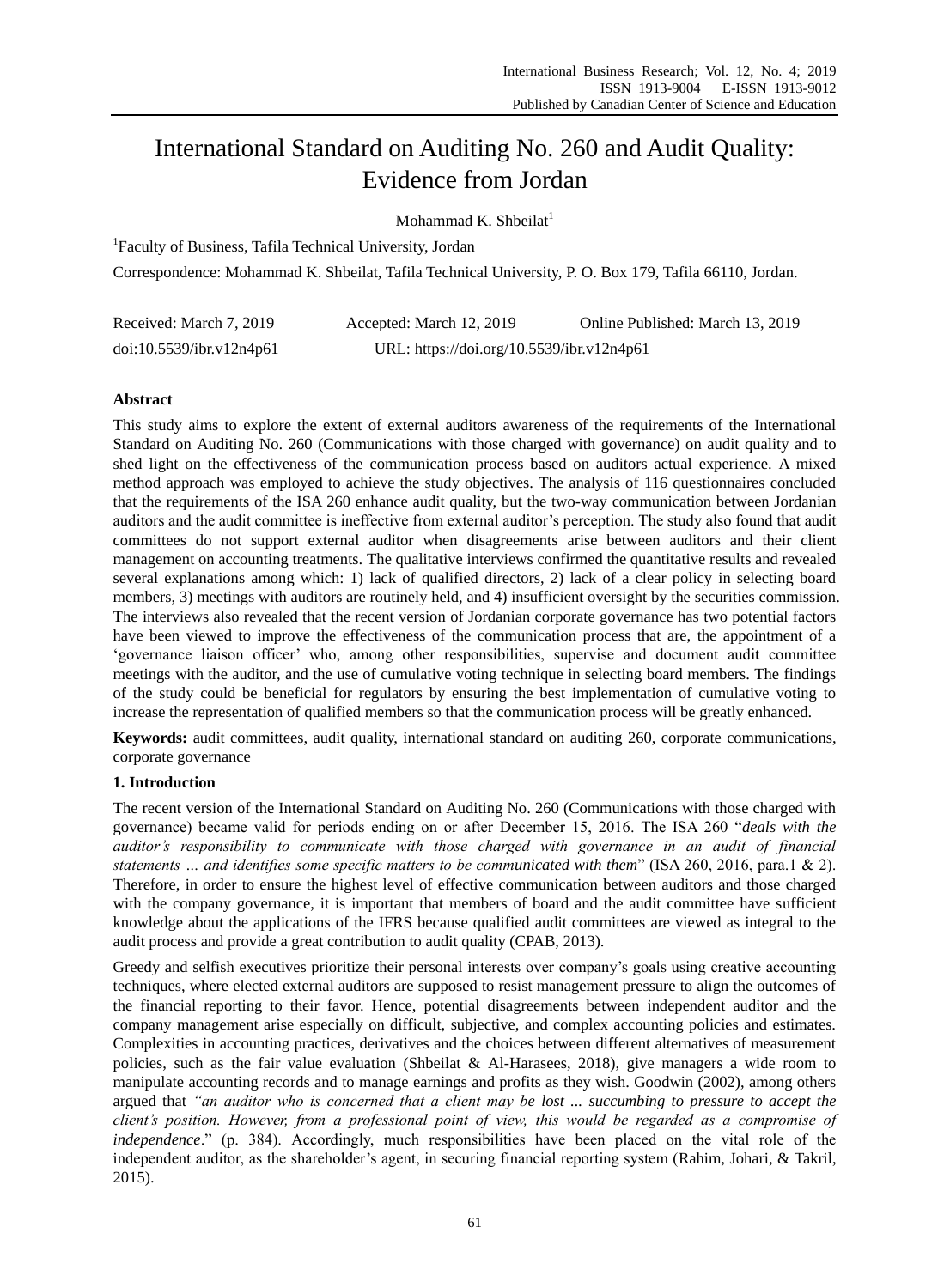External auditors who maintain effective communications with a powerful audit committee, play a significant role in mitigating "earning management" (Miko & Kamardin, 2015; Piot & Janin, 2007; Baxter & Cotter, 2009; Chung et al 2005). External auditors may face pressure from the company management to issue favorable opinion. While auditors may opt to modify their opinions in case of disagreements with the company management, they must and required to communicate with those charged with the company governance all key audit matters during engagement period according to the ISA. 260 (Altawalbeh & Alhajaya, 2019).

Jordan was an early reformer in terms of adopting accounting standards, auditing standards, and corporate governance initiatives in the region (Obaidat, 2007; Shehata, 2015; Al-Frijat, 2016). Obaidat (2007) investigated Jordanian auditors" compliance with the ISAs. A questionnaire was designed by listing all auditing standards and sought auditors' views about the extent of their compliance with the standards. The study showed that external auditors in Jordan comply with the ISAs with some statistical variance among the standards. Accordingly, the researcher arranged the standards according to the degree of compliance. Standard 260 (Communication of audit matters with those charged with governance) gained the 25th rank among the 32 standards. Therefore, this study seeks to answer the following research questions:

1- To what extent auditors are aware of the importance of the requirements of ISA 260 (Communication with Those Charged with Governance) in improving audit quality?

2- How effective is the communication process between external auditors and those charged with governance from external auditor's experience?

The study extends the auditor-audit committee communication literature by examining whether the audit committee plays a vital role in resolving disputes with the company executives. The current study also aims to fill the gap of the existent literature by providing evidences about how external auditors communicate with those charged with governance. Given the lack of publicly available qualitative articles and resources on the study topic, this study employed a mixed method approach to bridge the methodological gap in this area of studies. The expected contributions are: (1) Identify the approach applied by auditors in determining "those charged with governance" to communicate with (2) Identify possible strengths and weaknesses of effective communication process, (3) Identify the extent to which audit committees intervene in resolving disputes between auditors and the company management.

#### **2. Literature Review**

#### *2.1 Audit Quality*

Audit quality literature have identified several determinants of audit quality such as compliance with international standards on auditing, industry knowledge, audit committee effectiveness, auditor's independence, the provision of non-audit services, audit tenure, corporate accountability, audit firm size, and audit firm reputation (Ghafrana & O"Sullivan 2017; Carcello et al, 1992; Zgarni et al, 2016; DeAngelo, 1981; Amahalu et al, 2018; Suyono, 2012; Al-Khaddash et al, 2013). Several studies with different methods were conducted to measure determinants of the audit quality, however, none of the previous studies succeeded in introducing a generally accepted definition of the audit quality (Montenegro & Brás 2018; Knechel et al, 2013; Beattie et al, 2013).

Finding the right definition of the study variables not just helps in conducting the study, it also ensure gaining more accurate results. Due to the lack of a universally accepted definition of the audit quality, the majority of audit quality researches tend to have quantitative archival approach to provide more factual results (Beattie et al, 2013). However, Beattie et al, (2013) mentioned two drawbacks of quantitative archival empirical research, (1) it does not provide a clear causal relationship between the study variables and (2) the difficulty of finding the appropriate variables as a proxy for audit quality which may also expose the study to the "risk of omitted variables", therefore they developed a questionnaire of 36 factors derived from the UK regulations to investigate their impact on audit quality post-SOX enactment, the study adopted the definition of the FRC (2006), and the main conclusion obtained from perceptions of CFOs, audit committee chairs, and external auditors showed that effective audit committee communications with external auditors is among the most prominent factors enhancing audit quality.

The current study adopts the definition provided by the Audit Inspection Unit (AIU) of the UK Financial Reporting Council (FRC). They referred to the concept of audit quality as:

*"involves obtaining sufficient and appropriate audit evidence to support the conclusions on which the audit report is based and making objective and appropriate audit judgments. ... A quality audit [also] involves appropriate and complete reporting by the auditors which enables the Audit Committee and*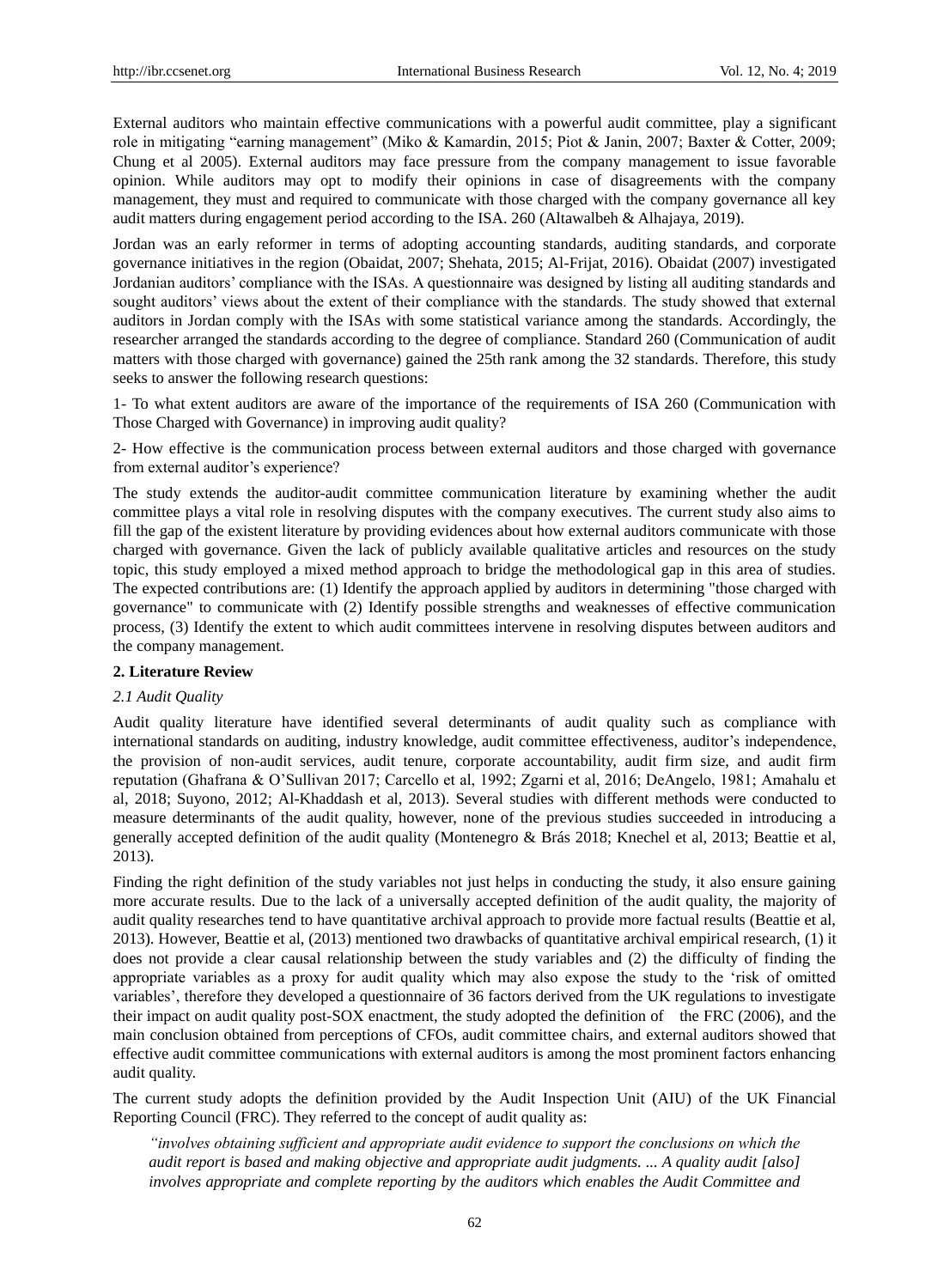### *Board properly to discharge their responsibilities".* (FRC, 2006, p. 38).

This definition was adopted for both the survey and the interviews. Reasons for this adoptions are: firstly, it comes from a highly regarded institution that carries out annual inspections at the UK audit firms to ensure highest level of audit quality (including the big four), secondly, the definition focuses on the outcome of the audit, the audit performance and the role of those charged with governance on audit quality, and therefore, this definition better serves the objectives of this study.

#### *2.2 Those Charged with Governance*

ISA 260 requires external auditors to determine the appropriate members within the entity"s governance structure to communicate with taking into consideration the variance of company size and board structure in some jurisdictions. The standard, typically, considers the full board of directors (including executives in case they are members of the board) and the audit committees as the appropriate body to communicate with. For instance, in the USA, there are two sets of auditing standards, the first one issued by the Association of International Certified Professional Accountants (AICPA) which is applicable for the US private companies, and the other one issued by the Public Company Accounting Oversight Board (PCAOB) which is applicable for public shareholding companies and dealers (Arens et al., 2017). The AICPA standard SAS No. 114 "The Auditor's Communication With Those Charged With Governance" superseded SAS 61 "Communication with Audit Committees", the purpose of rewording the title of the standard from the audit committee to those charged with governance is to highlight auditor's responsibility of communicating with those who have the ultimate responsibility of overseeing entity"s activity and to increase the scope of the communication process (Sertima, 2008), while the PCAOB"s version of the same standard still indicates the audit committee as the governing body that auditors should communicate with. Internationally, the International Standard on Auditing 260, "Communication With Those Charged With Governance" require auditors to identify appropriate individuals to communicate with, in case the auditor decide to communicate with a subgroup of the board, such as the audit committee, the auditor must ensure that communications with this subgroup is sufficient and effective (ISA 260, para 11 & 12).

Apart from auditing standards, internationally recognized corporate governance frameworks and even those for developing countries rest the task of external auditor"s communications with the audit committees, see for example (UK Corporate Governance Code, the Australian Corporate Governance Principles, the US SOX, Canadian Corporate Governance Codes and Principles, the Jordanian Instructions of Corporate Governance). This study uses both terms, i.e. "those charged with governance" and the "audit committees" as the body in charged with communications with external auditors. The reason is that external auditors are familiar with communicating with the audit committee since they are legally required to communicate with them, as mentioned in section 3.2, this study targets perceptions of auditors who audit listed companies, which are legally required to form audit committees.

#### *2.3 Communicating about Technical Disputes with the Company Management*

Several previous studies have affirmed the vital role of audit committees in supporting external auditor especially when disagreements arise between auditors and their client management on accounting policies, estimates and the appropriate application of accounting standards (Park 2018; Brown & Popova 2015; Ng & Tan 2003; Knapp 1985; Knapp 1987; Stewart & Munro 2007; Brown-Liburd et al, 2016; Goodwin-Stewart & Kent 2006; Salleh & Stewart 2012)

Two early prominent empirical studies investigated auditor's ability to resist management pressure when technical disputes arise conducted by Knapp (1985) & (1978). Knapp (1985) employed a full-factorial experiment using repeated measures technique and developed an experimental questionnaire of 16 randomly-ordered cases distributed to senior loan officers in the USA and sought their perceptions on factors affecting auditor"s ability to resist management pressure. The study concluded that the outcome of conflicts tends to be in client"s favor for companies with good financial condition and when the nature of the conflict is not dealt with precisely by the accounting standards. It is worth mentioning that Knapp's (1985) study has not addressed the role of the audit committee communications with auditors, however, two years later, with the same methodology, Knapp (1987) investigated factors affecting audit committee members in supporting external auditors when a disagreements arise during the audit engagement. The results of 179 experimental questionnaire distributed to audit committee members showed that audit committees do support auditors in disputes with the company management. The major factors that increase the likelihood of audit committee support are: member"s background as an officer of other listed companies, the degree of objectivity of the issue according to accounting standards, and when the financial position of the company is weak. Interestingly, the latter finding implies a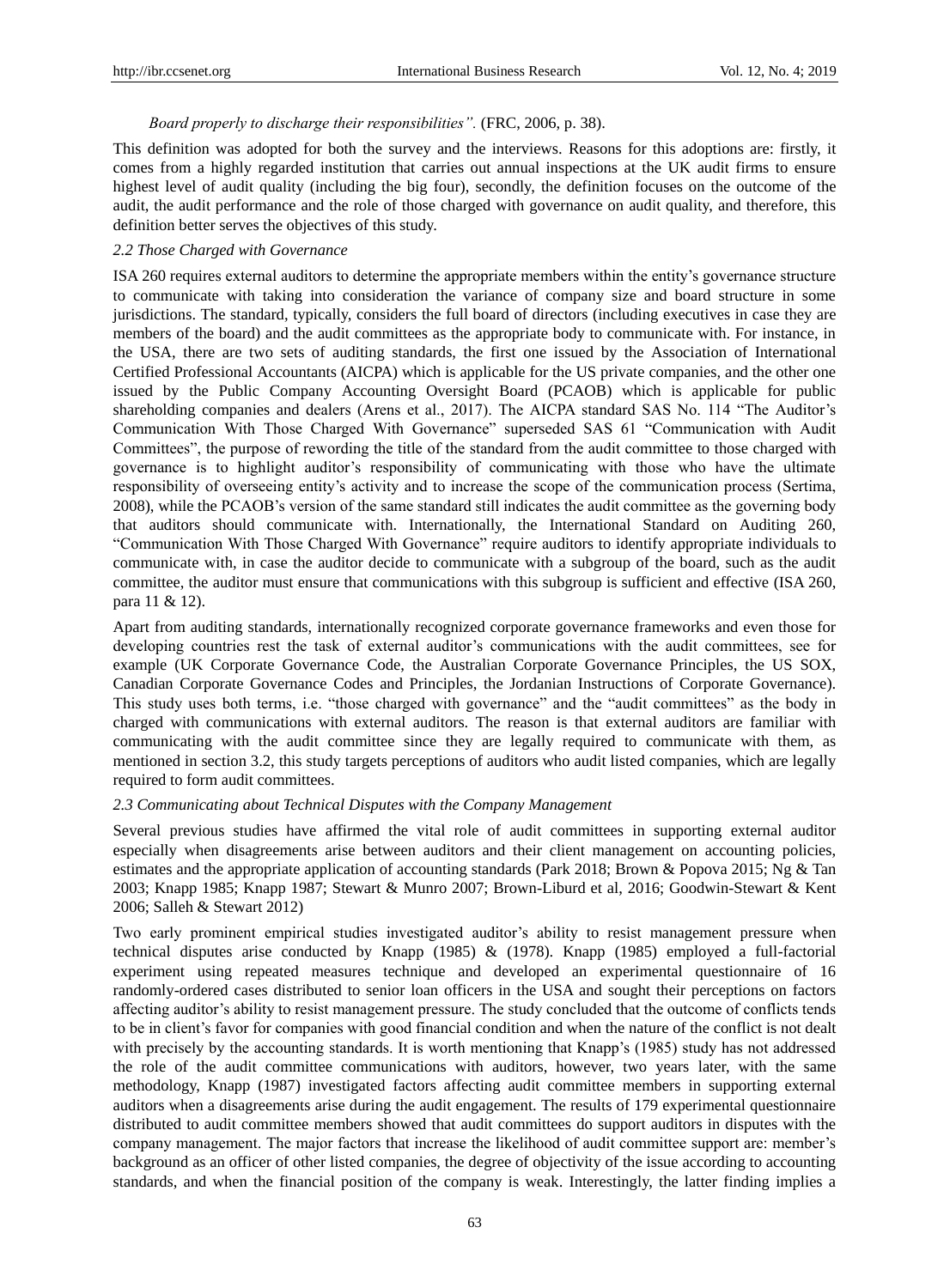possible explanation of Knapp's (1985) finding that the outcome of conflicts tends to be in auditor's favor for companies with weak financial condition due to the intervention of the audit committee.

Another experimental evidence from Australia, found that effective communications, based on frequent meetings, between auditor and audit committee improves audit quality and reduces audit risks, the study also pointed out that audit committee assistance in resolving disputes also enhances audit quality (Stewart & Munro 2007). Further  $2 \times 2$  between-subjects experiment study conducted by Brown and Popova (2015) to investigate the interaction of "management incentives" and "audit committee communication on auditor judgment", revealed that with a higher executive incentives the audit committee communication with auditors play significant role in enhancing audit quality in terms of accumulating and evaluating sufficient and appropriate audit evidences.

In the same context, another experimental studies sought perceptions of CFOs about executive techniques in affecting audit negotiation showed that effective communication between audit committees and auditors lessens management pressure on auditors and mitigate management"s use of the personal relationship with the auditor that result from the length of the audit period (Brown-Liburd et al, 2016; Brown-Liburd & Wright, 2011) and also pointed out that strong audit committee make the company management less aggressive in negotiating audit judgments. Further experimental finding by Hatfield et al (2011) suggested that a higher management pressure reduces auditor's proposals of necessary accounting adjustments, thus, the need for effective communication with the audit committee is necessary to support the auditor's position.

A quantitative study in Australia by Goodwin-Stewart & Kent (2006) found that effective communications between powerful audit committees and auditors result in higher audit fee confirming the argument that audit committee"s support motivates auditors to exercise a higher level of assurance. A qualitative evidence from Malaysia resulted from interviewing audit committee members, external auditor and CFOs revealed that audit committees play a mediator role in resolving material technical issues between auditors and managers (Salleh & Stewart 2012). Finally, Park (2018) developed two regression models based on data obtained from the Korean stock market and concluded that the presence of strong audit committee, together with the compliance with effective audit committee charter mitigates management pressure on auditor's related decisions and enhances audit quality.

## **3. Method**

# *3.1 Mixed Method*

To achieve the objectives of the study and to answer the study research questions, a mixed method approach was employed for this study. The parallel mixed method approach is the technique utilized for this study; this means that data collection and analysis for both the quantitative and the qualitative method will be conducted concurrently. The use of multiple methods produces robust findings by combining the advantages of both methods and by neutralizing some of the deficiencies of certain method (Jick, 1979), and "*turns possible to overcome the limitations of quantitative and qualitative methodologies, allowing the researcher to get rich information that could not be obtained using each method alone*" (Almeida, 2018, p. 137). The mixed method also increases the generalizability of the study outcomes, provides comprehensive vision of the phenomena being studied, and helps in obtaining sufficient insights for better interpreting participants" perceptions (Bazeley, 2015; Greene & Caracelli, 1997; Plastow, 2016; Borkan, 2004; Tashakkori & Teddlie, 2010).

Finally, meeting the study objectives and answering its questions are better achieved in mixed methods (Bazeley, 2015). "*Using a mixed method approach provides the best opportunity for addressing research questions*" (Malina et al, 2011 p. 60). Therefore, since the study research questions might not be addressed properly using one approach alone, the mixed method is a better choice for this study; for instance, the quantitative approach can answer the first study research question (RQ.1) properly, but cannot do the same for the second research question (RQ.2) and vice versa.

RQ.2 mainly aims at exploring how effective is the communication process between the auditors and those charged with governance from auditors own experience?, an in-depth interview can bring closer insights about potential factors that may affect the effectiveness of the communication process, especially with the help of the follow-up questions. While exploring the impact of the application of the International Standard on Auditing No. 260 on audit quality (RQ.1) can be properly answered using the quantitative approach, however, mixing the two approaches also helps in increasing the generalizability of the study findings. The final step is integrating the mixed methods outcomes to facilitate interpreting the findings of each other and to help infer conclusions.

As mentioned earlier in section (2.1), this study adopted the definition provided by the UK Financial Reporting Council (FRC) for both the survey and the interviews.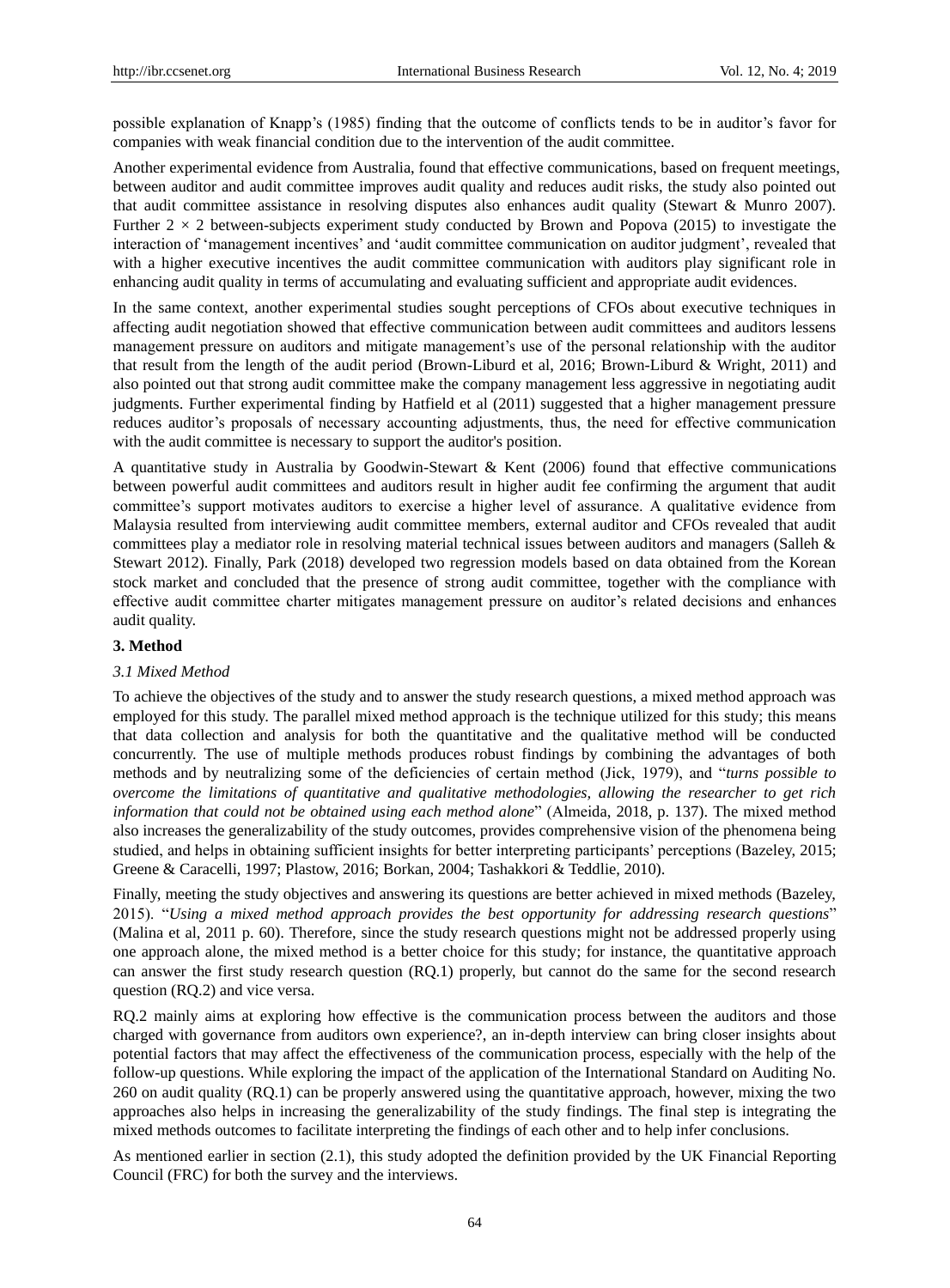#### *3.2 Research Instrument & Interview Protocol*

Both the questionnaire statements and the interview questions were developed from the requirements of ISA 260, the recent version of the Jordanian corporate governance instructions of 2017, and from the related literature. The respondents were informed about the objectives of the study, the requirements of the ISA 260 and the adopted definition of audit quality.

The first draft of both the questionnaire and the interview protocol were sent to three academicians in auditing and three external auditors. Minor comments were received and considered for the final versions. The first section of questionnaire requests demographic background focusing on their experience as external auditors, the gender and their position in the audit firm. Section B presents questionnaire statements to examine the impact of the requirements of the International Standard on Auditing No. 260 on audit quality and to investigate possible strengths and weaknesses that may affect the effectiveness of the communication process between auditors and those charged with the company governance. Respondents are required to indicate their opinion based on the five-scale Likert measurement that ranges from Strongly Disagree to strongly agree as following:

(5 - Strongly agree), (4 - agree), (3 - neutral), (2-disagree), (1 - strongly disagree).

In conjunction with the quantitative approach, 10 interviews were conducted with external auditors to investigate their viewpoints about the effects of the requirements of ISA 260 on improving audit quality and to investigate the effectiveness of communications process between auditors and those charged with governance, further, the interviews sought to explore strengths and weaknesses that affect the effectiveness of the communication. The interviews were pre-arranged by telephone and the duration of the interviews lasted from 37 to 48 minutes.

Main questions asked to participants during the interviews are:

- According to the requirements of ISA 260 who are the persons or committees within the entity"s governance structure that you consider appropriate to communicate with?
- How does your assessments of the requirements of ISA 260 (Communication with Those Charged with Governance) affect your perception in improving audit quality?
- How effective is the actual communication process between external auditors and those charged with governance based on your own experience in practice?
- Do audit committees support you in case a disagreement arises between you and the executive management on the appropriate application of accounting standards?
- What are the possible strengths and weaknesses that may affect the effectiveness of the communication process?

Furthermore, several follow-up questions were asked to get deeper insights from respondents to serve the purpose of the study

## *3.3 The Study Unit of Analysis*

The study unit of analysis for both the questionnaires and interviews are external auditors who have had experience in auditing listed companies. The choice of external auditors as the study sample is because the Jordanian corporate governance instructions as well as all international corporate governance require external auditors to communicate all matters related to auditing and financial reporting with the audit committee, therefore external auditors were seen as the most appropriate study sample to answer the study questions.

According to the website of Jordanian Association of Certified Public Accountants the number of licensed and audit practitioners is 415 (Accessed on August 2, 2018). The study sample was derived based on the formula of Mason, Gunst, & Hess, (2003) as following:

The study population  $/$  [1+ (study population  $*$  study' moral level square)]. Therefore, the study sample is  $=$  415  $/$  $(1 + (415 * 0.0025)) = 203$ . This, however, also corresponds to a very high degree with the suggested table of "sample size for a given population size" by Sekaran"s (2003, p. 294). Early July 2018, 203 questionnaires were distributed randomly to the targeted external auditors. 116 usable responses were received giving a response rate of 57%.

## **4. Findings and Discussion**

#### *4.1 Quantitative Results & Discussions*

Table 1 presents the practical experience of the respondents as a licensed certified public accountant, it can be seen from the table 1 that the average of respondent's experience in auditing is around Ten years. The other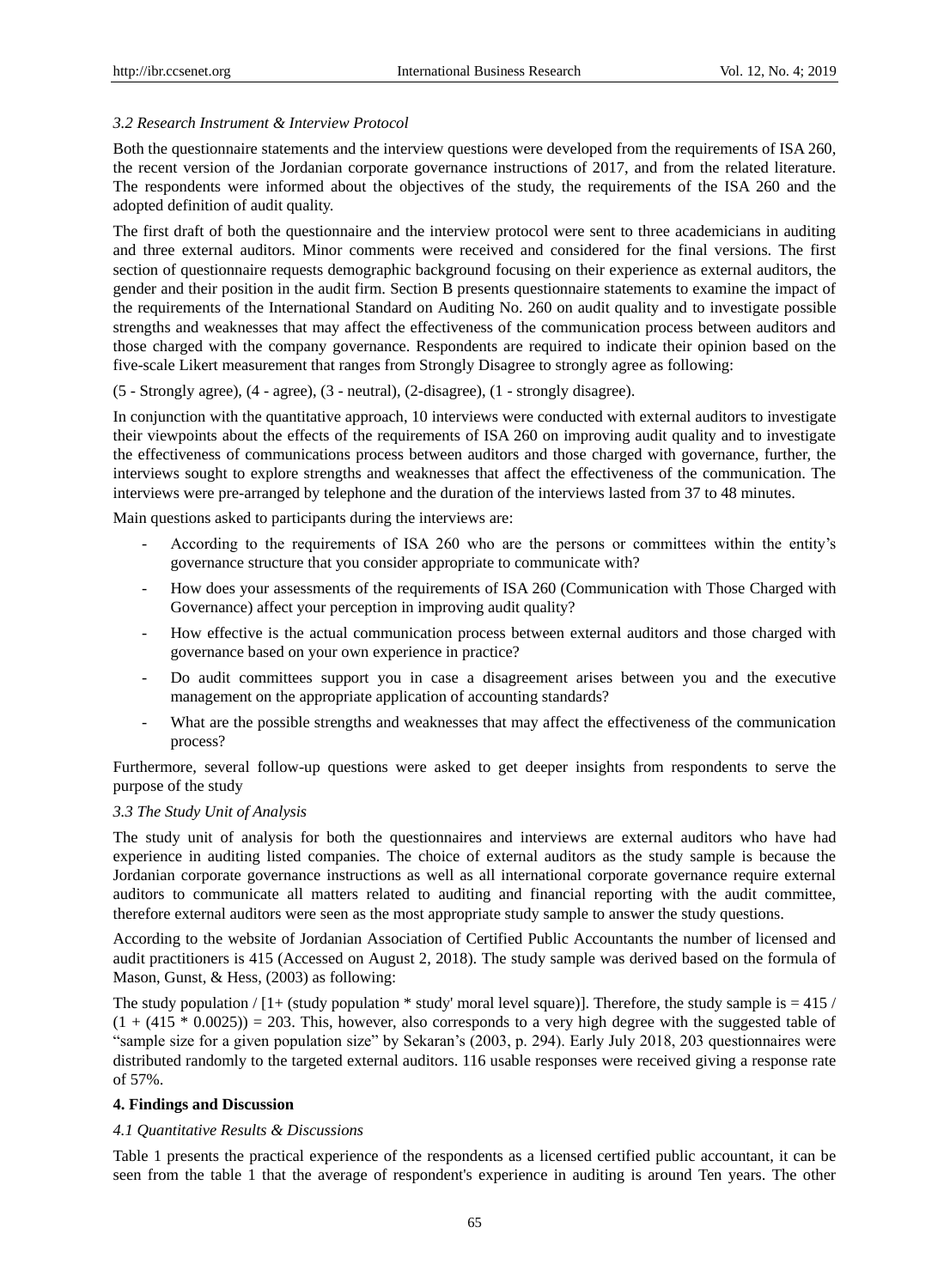classification of respondents is their position in the audit firm; 37% Junior & semi-senior auditor, 52% senior auditor, 10% Manager and 1% partner. With 10 years average of experience as licensed auditor and a large number of positions higher than "junior" the viewpoints of respondents are, arguably, considered adequate to achieve the objectives of this study.

Table 1. Participant"s Experience as a licensed auditor

| <b>Statistics</b> | Experience as a licensed auditor (Years) |
|-------------------|------------------------------------------|
| Average           | 9.73                                     |
| Median            | 9                                        |
| Minimum           |                                          |
| Maximum           | 18                                       |

Table 2 and part of the interview questions addresses research question 1. Table 2 indicates that means of sample subjects' responses that measure the importance of the requirements of ISA 260 on improving audit quality ranged between (3.75 -4.54) with standard deviations (1.338 and .638) respectively. In this study, three ranks are used that are "high", "medium or moderate" and "low" with an interval of 1.33 between the ranks. The results indicate high degrees of sample's agreement. The general mean  $= 4.041$  also confirms that Jordanian external auditors are aware of the importance of the requirements of ISA 260 (Communication with Those Charged with Governance) on improving audit quality. The table also shows that statement number 12 "Communicating outstanding significant matters, that haven"t been addressed by the company management, with those charged with governance" obtained the highest rank in improving audit quality. This, however, reflects a clear commitment by the auditors to the importance of communicating key audit matters to those charged with governance as required by auditing standards.

Table 2. Means, Standard deviations, Ranks and Degrees of sample responses regarding the importance of the requirements of ISA 260 on improving audit quality

| <b>Item</b><br>No. | <b>Statements</b>                                                                                                                | <b>Mean</b> | <b>Standard</b><br><b>Deviation</b> | Rank | <b>Degree</b> |
|--------------------|----------------------------------------------------------------------------------------------------------------------------------|-------------|-------------------------------------|------|---------------|
| $\mathbf{1}$       | Determining the appropriate members within the<br>entity's<br>governance structure to communicate with                           | 3.75        | 1.338                               | 21   | High          |
| $\overline{2}$     | Communicating with independent non-executive persons within the<br>entity's governance structure                                 | 3.94        | 1.218                               | 15   | High          |
| 3                  | Identifying auditor's responsibilities, in relation to auditing<br>financial statement, with those charged with governance.      | 4.16        | .966                                | 6    | High          |
| 4                  | Identifying management's responsibilities, in the preparation of the<br>financial statement, with those charged with governance. | 4.01        | .716                                | 12   | High          |
| 5                  | Identifying the responsibilities of those charged with governance in<br>overseeing the preparation of the financial statement.   | 3.88        | 1.031                               | 16   | High          |
| 6                  | Obtain information relevant to the audit from those charged with<br>governance.                                                  | 4.22        | .770                                | 3    | High          |
| $\overline{7}$     | Identifying scope and timing of the audit with those charged with<br>governance.                                                 | 3.97        | 1.318                               | 13   | High          |
| 8                  | Communicating auditor's views about significant accounting<br>practices, policies, and estimates.                                | 4.38        | .718                                | 2    | High          |
| 9                  | Communicating scope limitations in the audit with those charged<br>with governance.                                              | 3.78        | 1.037                               | 19   | High          |
| 10                 | Communicating significant difficulties encountered during the audit<br>with those charged with governance.                       | 3.85        | 1.073                               | 17   | High          |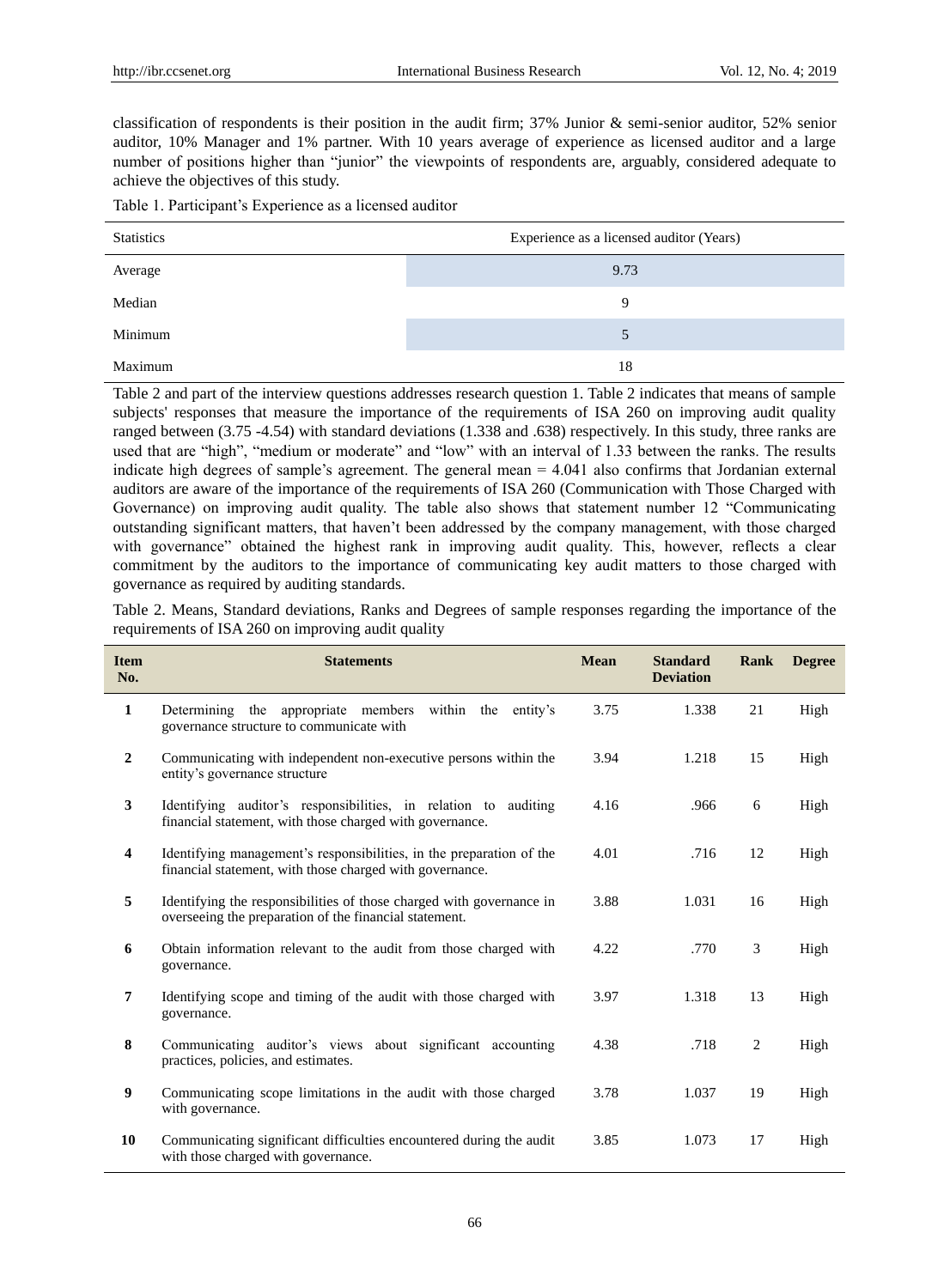|    | <b>General Mean</b><br>For the purpose of confirming the above mentioned result, one $-$ sample $T$ -Test was also made in                                                           | 4.0411 | .45808  |                | <b>High</b><br>table 3 |
|----|--------------------------------------------------------------------------------------------------------------------------------------------------------------------------------------|--------|---------|----------------|------------------------|
| 21 | Documenting all two-way communication between the auditor and<br>those charged with governance and retain them as part of the audit<br>documentation (whether orally or in writing). | 4.1724 | 1.01532 | 5              | High                   |
| 20 | Auditor's evaluation of the efficiency of the communication process<br>between the auditor and those charged with governance.                                                        | 4.1207 | 1.04802 | 9              | High                   |
| 19 | Agreeing with those charged with governance on appropriate<br>timing, content and nature of the communication (oral, written).                                                       | 4.1897 | 1.25049 | $\overline{4}$ | High                   |
| 18 | Communicating auditor's safeguards and measures to mitigate or<br>eliminate identified threats to independence, with those charged<br>with governance.                               | 3.7845 | 1.03677 | 18             | High                   |
| 17 | Communicating justifications and proportionality of non-audit<br>services fees with non-audit services provided, with those charged<br>with governance.                              | 4.0345 | 1.38269 | 11             | High                   |
| 16 | Communicating, proportionality of audit fees with audit services<br>provided, with those charged with governance.                                                                    | 4.16   | 1.223   | 7              | High                   |
| 15 | auditor's<br>compliance<br>Discussing<br>with<br>applicable<br>ethical<br>requirements regarding independence with those charged with<br>governance.                                 | 3.77   | 1.274   | 20             | High                   |
| 14 | Communicating auditor's justifications about the appropriateness of<br>accounting practices in conformity with IFRS from the auditor's<br>professional judgment.                     | 3.96   | 1.042   | 14             | High                   |
| 13 | Discussing management's response to the written auditor's<br>observations with those charged with governance.                                                                        | 4.13   | 1.220   | $\,8$          | High                   |
| 12 | Communicating outstanding significant matters, that haven't been<br>addressed by the company management, with those charged with<br>governance.                                      | 4.54   | .638    | $\mathbf{1}$   | High                   |
| 11 | Communicating significant matters and circumstances that may<br>require modifications to the standard audit report.                                                                  | 4.06   | 1.015   | 10             | High                   |

shows the obtained results. Table 3. Results of T- Test

| Mean | <b>Standard Deviation</b> | Df  | T - Calculated | Sig   |
|------|---------------------------|-----|----------------|-------|
| 4.04 | 0.458                     | 115 | 24.497         | 0.000 |

Table (3) indicates that T- calculated value is significant at level (0.05). This means that there is an impact of the requirements of ISA 260 (Communication with Those Charged with Governance) in improving audit quality from external auditor's perception. Finally the Cronbach's alpha was computed to test the the reliability of the study instrument. The value of Cronbach"s alpha of the above instrument statements is 0.897 which is higher than the accepted percentage value of (0.70) as indicated by Saunders et al., (2012).

In regard to the second research question, table 4 shows that means of auditors" responses about the effectiveness of the communication process from their own past experience ranged between (1.76 -3.89) with standard deviations (1.381 and 1.369) respectively. The results show different degrees of sample's agreements. The vast majority responses are medium degrees indicating that external auditors perceive that the degree of effectiveness of the communication process with the audit committees is moderate. The Table also shows that statement no. (9) "The audit committee conduct at least one meeting with the external auditor without the presence of the company management" is the only statement with a high degree and ranked the first. The explanation of this high degree is that this kind of meeting is a mandatory requirement of the Jordanian corporate governance. On the other hand, statement no. (10) "Audit committees support external auditor when disagreements arise between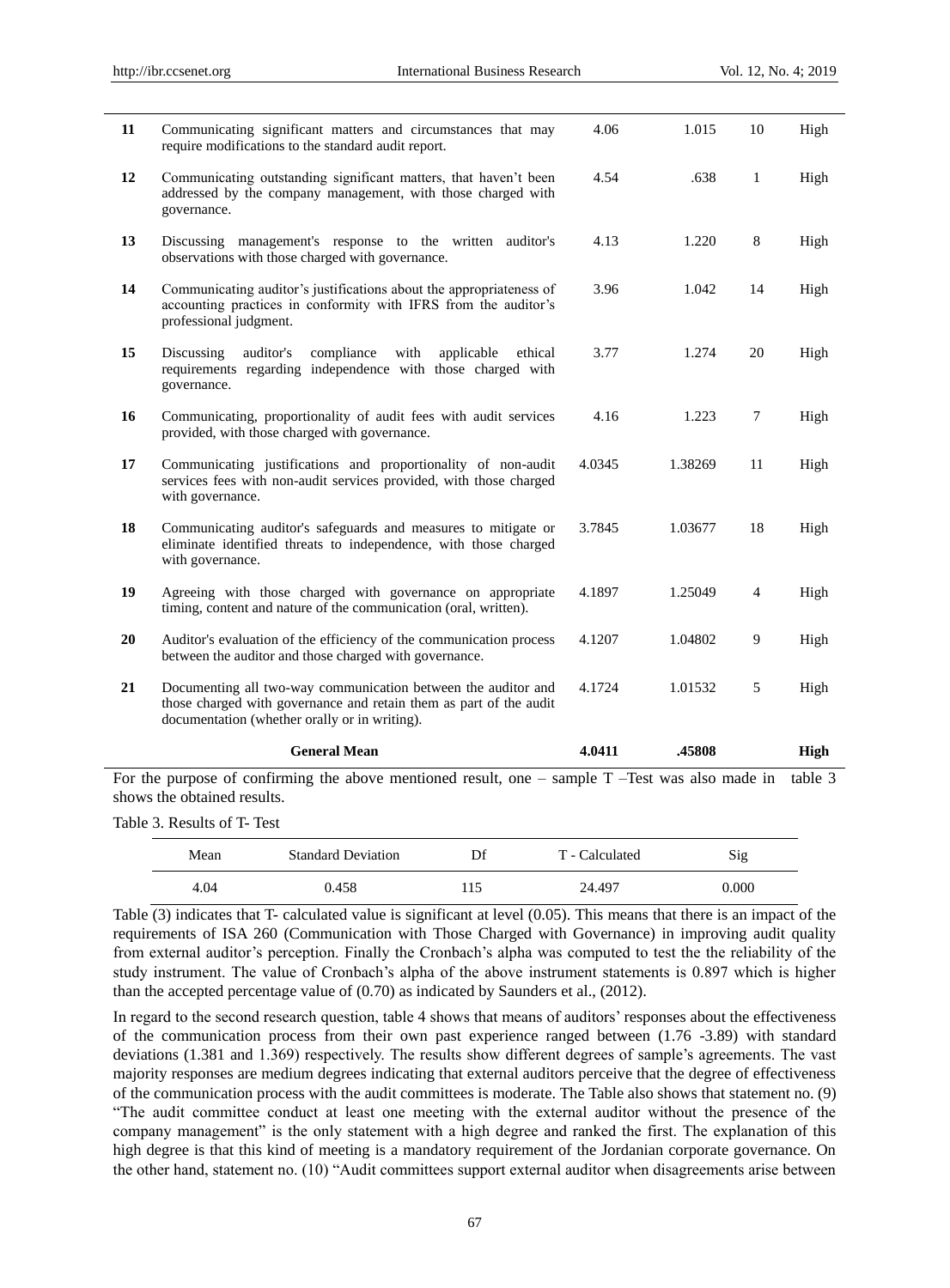the auditor and their client management on accounting policies, estimates and the appropriate application of accounting standards" ranked the last one. The general mean = 3.0973 confirms that Jordanian external auditors perceive that the degree of the effectiveness of the communication process between them and the audit committee is moderate.

Table 4. Means, Standard deviations, Ranks and Degrees of sample responses regarding the degree of the effectiveness of the communication process from their own past experience

| <b>Item</b><br>No. | <b>Statements</b>                                                                                                                                                                                                         | <b>Mean</b> | <b>Standard</b><br><b>Deviation</b> | Rank | <b>Degree</b> |
|--------------------|---------------------------------------------------------------------------------------------------------------------------------------------------------------------------------------------------------------------------|-------------|-------------------------------------|------|---------------|
| 1                  | The audit committee discusses all matters related to<br>the nomination of the company external auditors.                                                                                                                  | 2.98        | 1.620                               | 11   | Moderate      |
| $\mathbf{2}$       | Audit committees discuss decisions regarding<br>external auditor's retention.                                                                                                                                             | 3.35        | 1.638                               | 8    | Moderate      |
| 3                  | Audit committees discuss decisions regarding<br>external auditor's dismissal.                                                                                                                                             | 3.39        | 1.570                               | 7    | Moderate      |
| 4                  | Audit committees discuss all decisions regarding the<br>determination of external auditor's fees.                                                                                                                         | 3.28        | 1.388                               | 9    | Moderate      |
| 5                  | Audit committees pre- approve the provision of<br>non-audit services and related fees.                                                                                                                                    | 1.93        | 1.597                               | 12   | Low           |
| 6                  | Audit committees<br>discuss the contents of the<br>engagement letter, in terms of auditor's plan, scope<br>and timing, with the external auditor                                                                          | 1.91        | 1.547                               | 13   | Low           |
| 7                  | External auditors have free access to meet audit<br>committee chair and members as necessary.                                                                                                                             | 3.67        | 1.733                               | 2    | Moderate      |
| 8                  | Audit committee members possess necessary related<br>experience in accounting and are financially<br>qualified enough to effectively communicate with<br>external auditors.                                               | 3.65        | 1.551                               | 3    | Moderate      |
| 9                  | The audit committee conduct at least one meeting<br>with the external auditor without the presence of the<br>company management.                                                                                          | 3.89        | 1.369                               | 1    | High          |
| 10                 | Audit committees support external auditor when<br>disagreements arise between the auditor and their<br>client management on accounting policies, estimates<br>and the appropriate application of accounting<br>standards. | 1.76        | 1.381                               | 14   | Low           |
| 11                 | Audit committees discuss and consider external<br>auditor's suggestions and reservations regarding the<br>appropriate applications of the IFRS.                                                                           | 3.42        | 1.561                               | 5    | Moderate      |
| 12                 | The audit committee follows up the extent of<br>management's response to the external auditor's<br>reservations and report outstanding matters to the<br>board.                                                           | 3.46        | 1.585                               | 4    | Moderate      |
| 13                 | The audit committee reviews and consider external<br>auditor's evaluation of the effectiveness of internal<br>control.                                                                                                    | 3.40        | 1.673                               | 6    | Moderate      |
| 14                 | The audit committee report to the board of directors<br>internal audit deficiencies based on external<br>auditor's evaluation.                                                                                            | 3.27        | 1.551                               | 10   | Moderate      |
|                    | <b>General Mean</b>                                                                                                                                                                                                       | 3.0973      | 1.13164                             |      | Moderate      |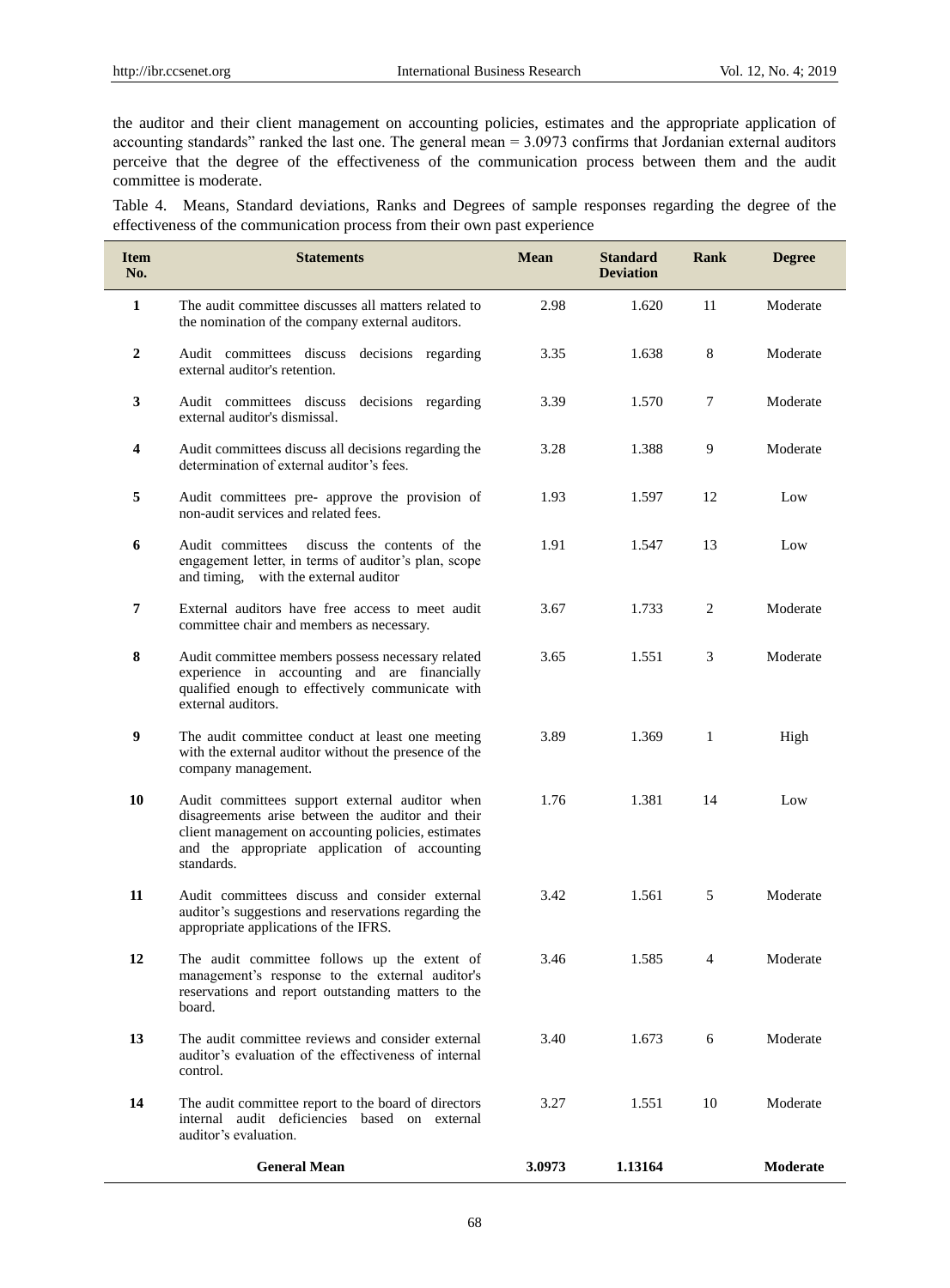For the purpose of confirming the above mentioned result, one – sample  $T$  –Test was made, table (5) shows the obtained results.

## Table 5. Results of T- Test

| Mean | <b>Standard Deviation</b> | Df    | T - Calculated | Sig   |
|------|---------------------------|-------|----------------|-------|
| 3.09 | 1.316                     | 1 I J | ).926          | 0.356 |

Table (5) indicates that T- calculated value is not significant at level (0.05). This means that Jordanian external auditors perceive that the actual communication with the audit committee is ineffective. Finally the Cronbach"s alpha was computed to test the reliability of the study instrument. The value of Cronbach's alpha is 0.858 which higher than the accepted percentage value of  $(0.70)$  as indicated by Saunders et al., (2012).

#### *4.2 Qualitative Results & Discussions*

The qualitative interviews also revealed that external auditors are aware of the importance of the requirements of the ISA 260 (Communication with Those Charged with Governance) on improving audit quality (Research Question 1) confirming the quantitative findings as shown in table (2).

When they asked about the body within the entity's governance structure that they consider appropriate to communicate with, all responses referred to the audit committee.

*The audit committee is responsible for all matters related to the work of external auditors. Corporate governance instruction clearly stated the roles of the audit committee in overseeing the work of external auditors. (Subject D)*

An important theme emerged from their responses which has positively enhanced entity"s compliance with corporate governance instruction is the new requirement of recent Jordanian corporate governance instruction to appoint a "Governance Liaison Officer", because the governance liaison officer coordinates with the Jordanian Securities Exchange regarding company's governance applications.

*The governance liaison officer informed and reminded us that our meetings with the audit committee will be reported within the governance report of the company annual report. (Subject J)*

In regard to the requirements of the ISA 260, all interviewees affirmed its importance in improving audit quality. This, however, could be explained due to the fact that compliance with the international standards on auditing in Jordan is legal binding for auditors. Respondents revealed that adherence to the requirements of ISAs in general and ISA 260 in particular not only serves audit quality, it also serves the auditors by communicating their responsibilities to those charged with governance. Therefore, they maintain and document all supporting audit evidences and correspondences with both the company executives and those charged with governance.

*Auditors must document and communicate all significant and key audit matters with the audit committee and the board of directors in order to discharge their responsibility and liabilities towards the shareholders. (Subject I)*

*The new revision of the ISA (700) and ISA (701) require auditors to communicate key audit matters with those charged with governance. This enhances audit quality because outstanding audit matters will be followed up by the board and the audit committee. (Subject A)*

Subjects B,E, F and J raised the point of the of the role of the Jordanian Securities Commission in following up auditor"s reservations especially those include doubts about entity"s ability to continue as a going concern in the audit report.

*The Jordanian Securities Commission request listed companies to address auditor's reservations in order not to suspend their shares from trading (Subject F).*

In regard to Research Question (2), the qualitative interviews showed that external auditors perceive that the actual communication process between them and the audit committees, is ineffective which also confirms the quantitative findings as shown in table (4). The Interviews shed lights and provided more insights about the actual communication process. Furthermore, the interviews revealed some important themes emerged from external auditors comments. Table (6) shows the thematic frequency analysis regarding the second research question.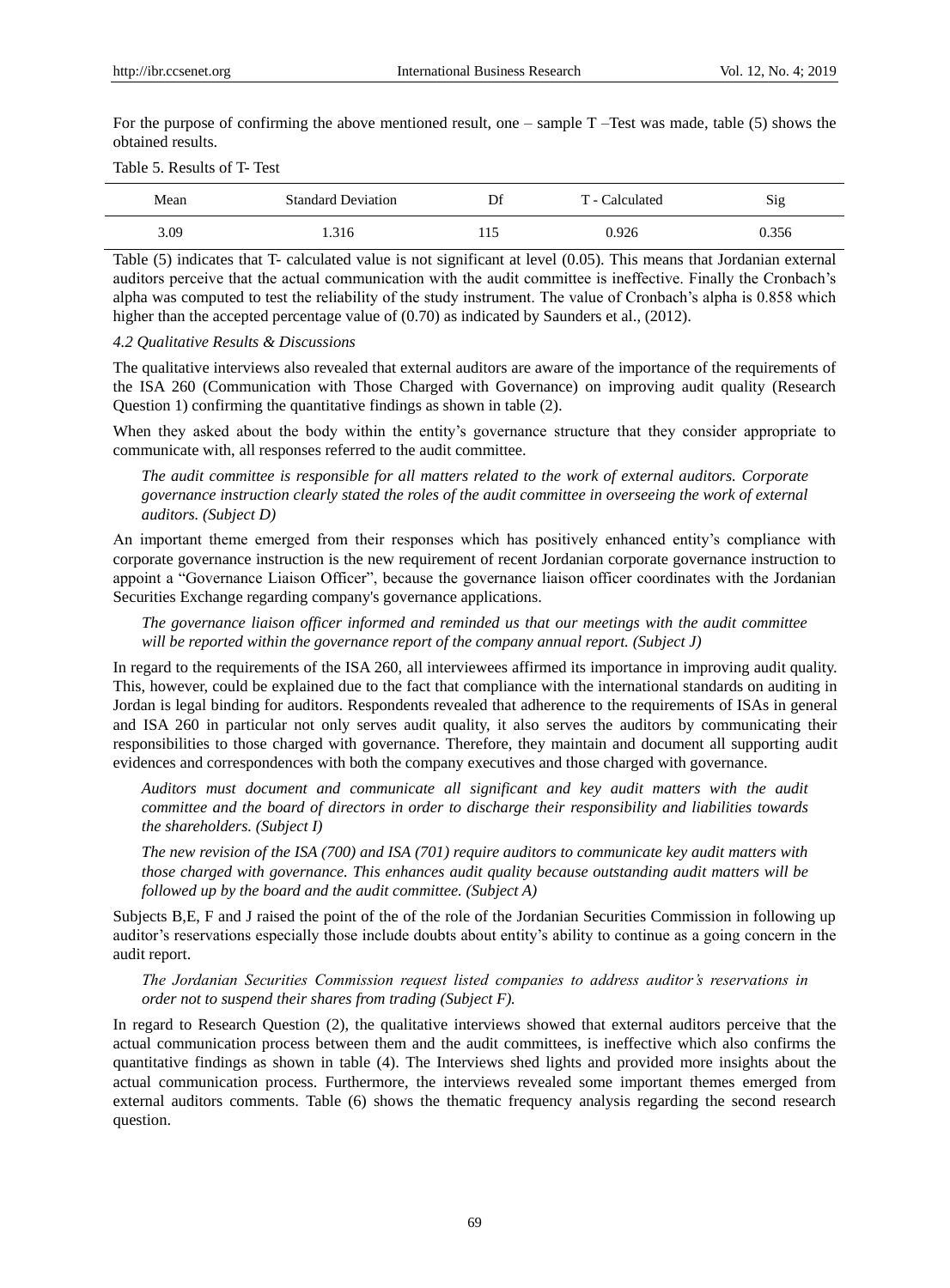| Key Themes Emerged from External Auditors' Reponses                                                                                                 | Frequency | Percentage |
|-----------------------------------------------------------------------------------------------------------------------------------------------------|-----------|------------|
| Board qualification is not an important factor for selection. Many members<br>appointed because they were public figures, relatives and/or friends. | 10        | 100%       |
| The dominance of family businesses in Jordan on the board of directors and<br>executive positions                                                   | 8         | 80%        |
| Cumulative voting.                                                                                                                                  | 7         | 70%        |
| Number and agenda of meetings.                                                                                                                      | 6         | 60%        |
| Insufficient oversight by the securities commission.                                                                                                | 6         | 60%        |

Table 6. Analysis of external auditor's comments regarding the effectiveness of the communication process from their actual experience

The most frequent remarkably theme as shown in Table 6 was the qualifications of the board of directors and the presence of personal reasons for the selecting board members. In fact, there is consensus among auditors that they do not get support from the audit committees when a dispute arise with the company management on accounting treatment and policies. They attributed this, mainly to the weak audit committee's qualifications and experience in the IFRS. A noteworthy comment by subject J means that how can incompetent member in accounting argue and defend his propositions before external auditors.

*Who does not have thing cannot give it. (Subject J).*

Subject B pointed out that some listed companies select ex-prime ministers, ex ministers, ex-MPs within the board of directors because of friendship relations or because they are from the same political party regardless of their eligibility to perform their duties as a governance and oversight body. Subject J also criticized the culture of appointing well-known public figures for the purpose of facilitating the company operations through their personal relationships rather than their qualifications and technical skills.

Subject H suggested that if, at least one of the audit committee members possess a CPA certificate, then the two-way communication will be much effective and productive, where Subject I stressed that audit committee members should only possess an accounting degree with a minimum of 5 years of experience in accounting (not a degree or experience in other discipline even if they are related disciplines)

*There is no real oversight by the securities commission and the other regulating authorities on the qualifications of the members of the audit committees in terms of experience in the preparation of the financial statements, audit and accounting matters. (Subject C).* 

*The securities commission and the JA-CPA must ensure that external auditors' nomination, retention and fees are determined by a truly independent audit committees, not the CEO. Otherwise, there will be no incremental enhancements to the audit performance. (Subject B).* 

The Jordanian governance code were concerned with meeting the minimum requirements of independence conditions when selecting the board members, and to meet the minimum requirements of qualification and experience. However, it failed to emphasize interest in other matters such as the actual experience in understanding and applying the international accounting standards.

Comments about the large proportion of the family controlled companies, which characterizes Jordanian capital markets (AlQatamin, 2018b) took a wide room of participant's discussion. The participants revealed that in some cases they did not feel the distinction between a board member and executive member especially in companies run by a mix of relatives and family members.

While discussing a non-audit service matter with an audit committee member, he asked me to check with the CEO first. (Subject F).

While Subject G pointed out that discussing the provision of some non-audit services with the company managers especially the CFO and the CEO reflects the extent to which the executive managers are overriding the powers of the audit committees.

*The nature of family business in Jordan, somehow, removes the barriers between executives and non-executives members. (Subject C)*

However, Subjects A, C, D, E and H pointed that in family business model you feel that both the board and the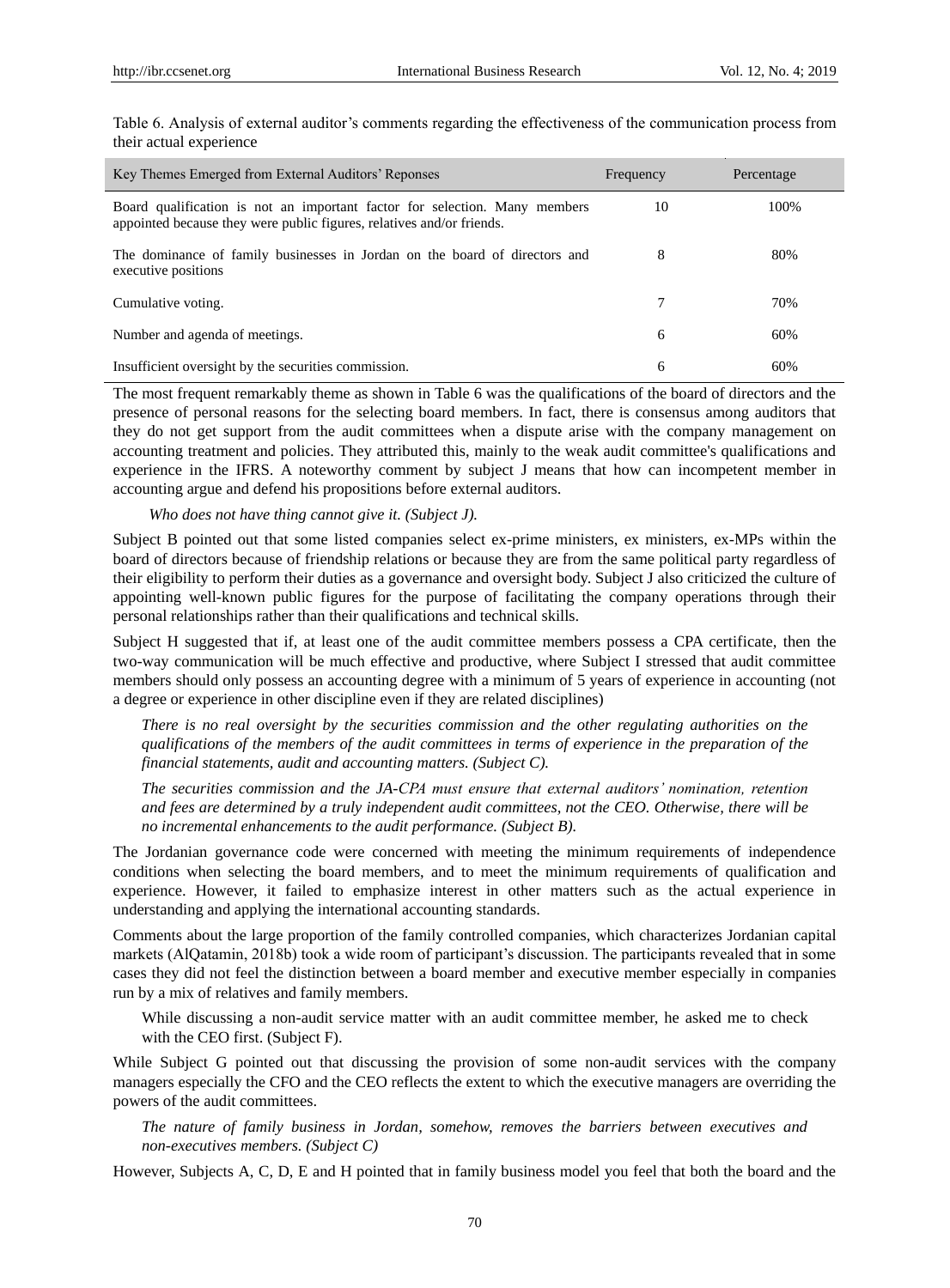company executives work like a one team, although the board has an oversight role where the managers have an executive and administrative roles. However, Subject A added that the advantage here is the workflow proceeds smoothly when there is no conflicts, but in the case of conflicts and disagreements on accounting or auditing matter we expect no support from the audit committee nor the board.

The nature of appointing board members was heavily criticized by interviewees in comments about possible future enhancements to increase the diversity and the competence of those charged with governance. Some interviewees hope that the cumulative voting, which is supposed to become mandatory this financial year (2019) will play a role in the existence of new blood within the Board of Directors' composition.

*Cumulative voting expands board diversity and gives small shareholders better chance to represent themselves in the board and oversee the company, this will increase the effectiveness of the board's communication with the auditors as well as the shareholders. (Subject D).*

*Cumulative voting may reduce the dominance of the major shareholders in overriding audit committee decisions, especially those related to the work of the external auditor. (Subject A)*

*We hope that cumulative voting will reduce or limit the presence of members who care about their common interests at the expense of the company's interests. (Subject F)*

External auditor meetings with the audit committees were criticized by subjects B, C, F, G and I. Subject B & I pointed out that number of meetings is insufficient, and also added, together with subjects C, F & G that poor agenda and unqualified members reduces the effectiveness the meetings and the communication process. In addition to that Subject F went further by stating that he gets permission to perform non-audit services from the CEO (not the audit committee), then, however, he gets a formal approval from the chairman of the audit committee who agrees upon the approval of the CEO. Subjects C, G & I mentioned that the recent instructions of the Jordanian corporate governance gave the audit committees the right to report any dispute between their decisions and the decisions of the board of directors in the annual report

*Board members who were former ministers must change their mentality during their meeting with us, that the public administration is completely different from the private sector (Subject I)*

#### **Subject B**

*"We conduct only one meeting with the audit committee without the presence of executives to meet the requirements of corporate governance, even if there is no actual agenda of meeting to discuss".*

*Interviewer: "corporate governance requires at least one meeting, which means that several meetings could be conducted with the audit committee. Have you ever requested meetings with the audit committee to discuss matters related to accounting or auditing?"*

*Subject: "to my knowledge, we did not ask audit committees to hold any meetings"*

*Interviewer: could you please explain why?*

*Subject: the reason is we solve matters regarding the proper implementation of the IFRS with the CEO, and in some other complex cases we communicate the chairman of the board"*

## **5. Conclusions & Discussion**

This paper investigated the effectiveness external auditor's communication with audit committees and its impact on audit quality. The study main results show that external auditors are aware of the importance of the requirements of the ISA 260 (communications with those charged with governance) in improving audit quality (Research question 1). However, both the quantitative and qualitative results suggested that the communication process was ineffective (Research question 2).

The finding of this study consistent with Obaidat (2007) who found that Jordanian external auditors comply with the ISAs and aware of their importance on audit quality. Although Obaidat"s study showed that ISA 260 gained a low rank of compliance, in comparison with the other standards, this however, could be explained to the fact that his study was conducted before the establishment of the first version of the Jordanian corporate governance code for public shareholding companies in 2009, which has vested the audit committee a significant role in facilitating the work of the external auditors and organized the mechanism of the communication between auditors and the company. Another possible explanation is that time several Arabic translation for the term corporate governance were emerged in Jordan which might distracted their understanding of the term corporate governance (Shbeilat, 2013). The results also consistent with Beattie et al. (2013) who investigated factors affecting audit quality in the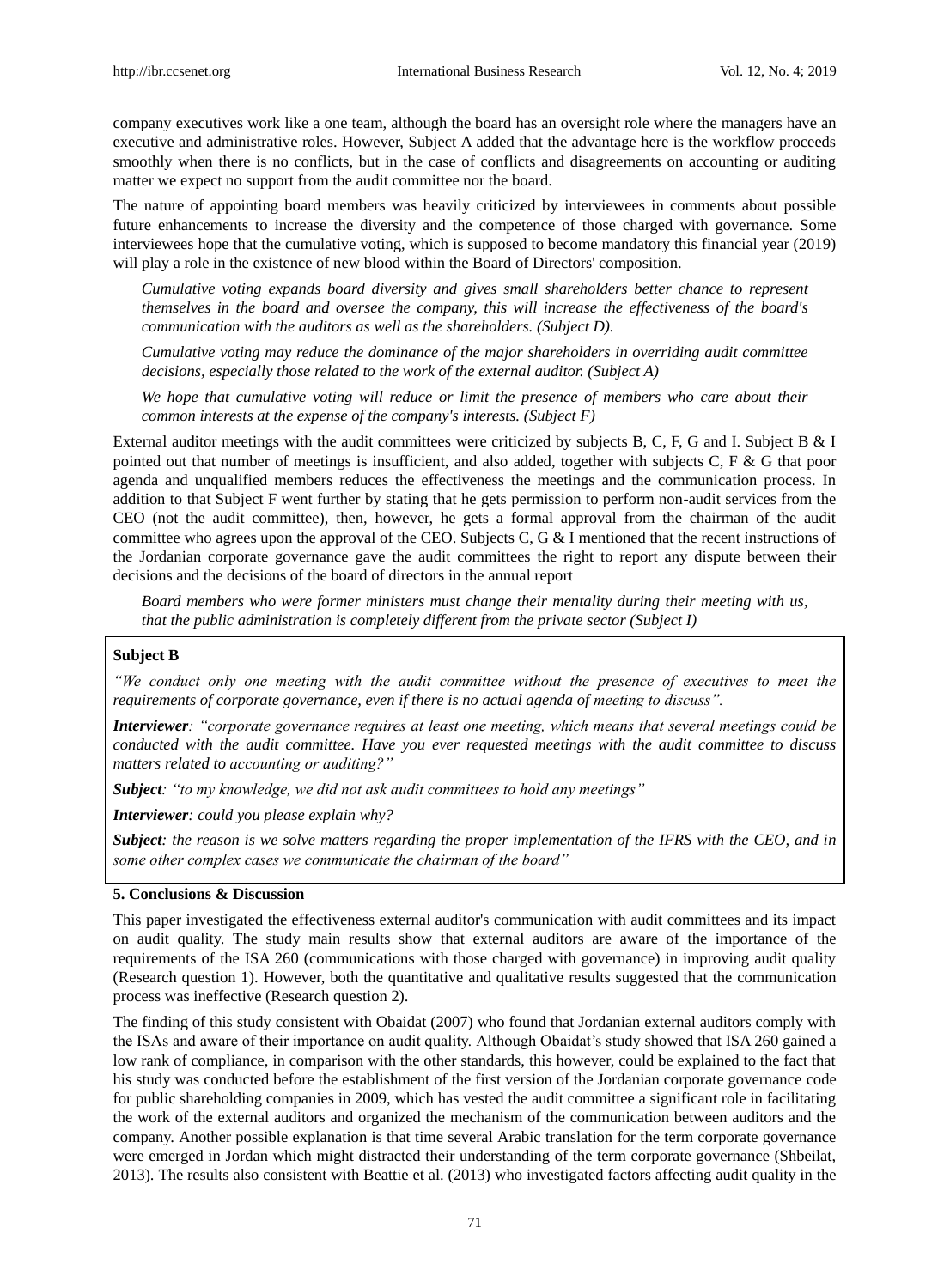UK, and found the factor "Auditor required to communicate with the audit committee on all key issues associated with the audit, and with ethical standards" (p. 67) the most factor enhancing audit quality. A possible explanation, based on the interviewees" comments, is the recent enhancements of the new instructions of the Jordanian corporate governance (version 2017) which mandated listed companies to appoint "governance liaison officer" who supervise and document audit committee meetings with the auditor. Alqatamin (2018a) found that audit committee independence has positive relation with company performance in Jordan while number of audit committee meetings has no association, this, however, this could be attributed to the panel regression method of Alqatamin"s study which links the number of audit committee meetings with the (ROA) regardless of the efficiency of the meetings which has been heavily criticized by the interviewees of this study.

The main quantitative finding of this study suggests that audit committees do not support external auditor when disagreements arise between auditors and their client management on accounting policies, estimates and the appropriate application of accounting standards. The qualitative interviews have strongly affirmed this suggestion and attributed that to the dominance of family members and friends over the board and the upper management regardless of their qualifications and technical experience in accounting and the IFRS. The results also consistent with Abdullatif et al, (2015) and Abdullatif (2006) who found that audit committees in Jordan perform their duties and responsibilities to a moderate level. Abdullatif et al, (2015) attributed their findings to the existence of a large portion family controlled businesses in Jordan, which, accordingly reduces the need for effective audit committees. This, however, consistent with the viewpoints of the interviewees who pointed out that in many family companies the executives override the roles of audit committee's decisions regarding auditor's work. Interestingly, the interviews revealed a positive impact of management's control over audit committee decisions, that is audit procedures are conducted smoothly especially when the company has a qualified financial manager and a team of competent accountants, and vice versa. This also appears to be a strong affirmation to the argument that family business model tends to have low agency conflicts due to the overlap between the company directors, managers and the owners (Songini & Gnan, 2015).

#### **6. Research Implications**

The results of this study are of relevance to regulators and the Jordanian associations of certified public accountants in evaluating the effectiveness of the two-way communication between external auditors and those charged with governance. The interviews also revealed several factors that have negatively affected the effectiveness of the communication between auditors and those charged with governance such as: appointing public figures and relatives regardless of their eligibility, insufficient oversight by the securities commission, and the routine meetings of audit committee members without properly prepared agenda.

On the other hand, the interviews showed two potential factors have been viewed to improve the effectiveness of the communication process and thus, improve audit quality, that are the appointment of a "governance liaison officer" and the new method of selecting the board members which is the cumulative voting. These factors are also of relevance to the Jordanian securities commission and the company control department which are in charge of overseeing entity"s compliance with the instructions of corporate governance. Regulators must ensure the best implementation of cumulative voting during the general assembly meetings. It is hoped that cumulative voting will positively increase the representation of qualified, non-executive and independent members so that the communication process will be greatly enhanced. Further, the findings should be of interest to academicians to explore the impact of the enhancements added to the recent version of corporate governance in Jordan. Since the current year (2019) is the first year of the mandatory application of cumulative voting. Future researches are encouraged to investigate its effects on (1) producing strong and diversified board and audit committee members and (2) the extent of the representation of the minority shareholders in improving the performance of those charged with entity governance and the communication process with external auditors. Finally, cautions must be considered for the purpose generalizing the findings of this study because it reflects Jordanian"s unique culture in an emerging capital market such as the appointment of public figures who were previously worked in the public sectors as prime ministers, ministers which is totally differ from running the private sector.

#### **References**

- Abdullatif, M., Ghanayem, H., Ahmad-Amin, R., Al-Shelleh, S., Sharaiha, L. (2015). The performance of audit committees in Jordanian public listed companies. *Corporate Ownership & Control, 13*(1-10), 1122-1133. https://doi.org/10.22495/cocv13i1c10p1
- Abdullatif, M. (2006). The Effectiveness of Audit Committees in Jordanian Public Shareholding Companies and Potential Company Characteristics Affecting It: Perceptions from Auditors in Jordan. *Dirasat, Administrative Sciences, 33*(2), 450-468.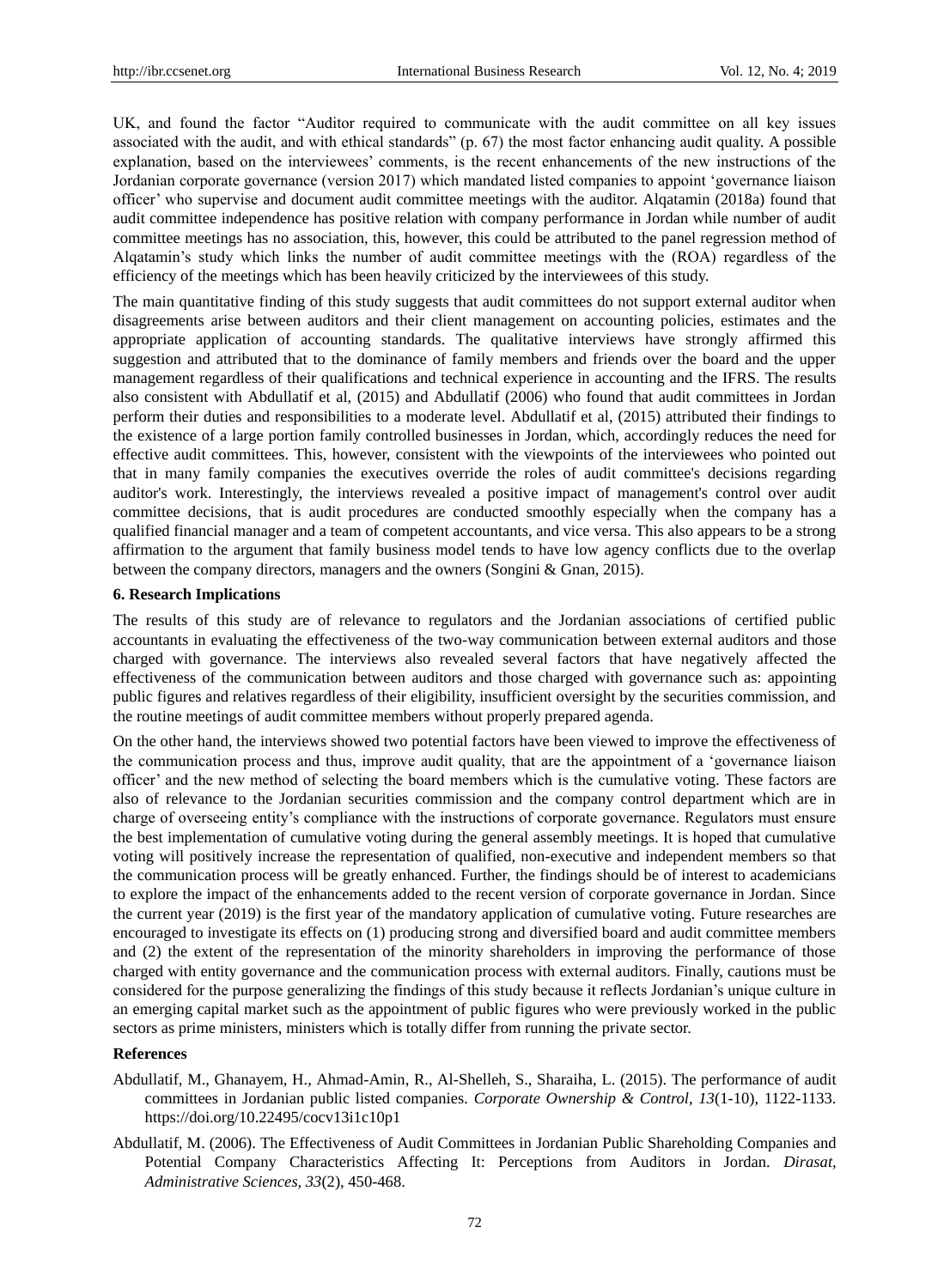- Al-Frijat, Y. (2016). The Dynamics Application of Accounting Standards, and Its Importance in the Measurement with Fair Value & Disclosure, *Asian Journal of Finance & Accounting, 8(*2), 46-59. https://doi.org/10.5296/ajfa.v8i2.9354
- Al-Khaddash, H., Al Nawas, R., & Ramadan, A. (2013). Factors affecting the quality of Auditing: The Case of Jordanian Commercial Banks*. International Journal of Business and Social Science, 4*(11), 206-222
- Almeida, F. (2018). Strategies to perform a mixed method study. *European Journal of Education Studies, 5*(1), 137-151.
- AlQatamin, R. (2018a). Audit Committee Effectiveness and Company Performance: Evidence from Jordan, *Accounting and Finance Research, 7*(2), 48-60. https://doi.org/10.5430/afr.v7n2p48
- AlQatamin, R. (2018b). Do Family-Owned Companies Achieve High or Low Performance? Evidence from Jordan, *International Journal of Academic Research in Accounting, Finance and Management Sciences, 8*(1), 215-223.
- Altawalbeh, M., & Alhajaya, M. (2019) The Investors Reaction to the Disclosure of Key Audit Matters: Empirical Evidence from Jordan, *International Business Research, 12*(3). https://doi.org/10.5539/ibr.v12n3p50
- Amahalu, N., Okeke, M., & Obi, J. (2018). Audit Quality Determinants: Evidence from Quoted Health Care Firms in Nigeria, *International Journal of Academic Research in Accounting, Finance and Management Sciences, 7*(4), 216-231.
- Arens, A., Elder, R., Beasley, M., & Hogan, C. (2017). Auditing and Assurance Services, Global Edition, 16/E.
- Baxter, P., & Cotter, J. (2009). Audit committees and earnings quality, *Accounting and Finance, 49*(2), 267-290. https://doi.org/10.1111/j.1467-629X.2008.00290.x
- Bazeley, P. (2015). Mixed Methods in Management Research: Implications for the Field. *The Electronic Journal of Business Research Methods, 13*(1), 27-35. Retrieved June 12, 2018 from <http://www.ejbrm.com/issue/download.html?idArticle=396>
- Beattie, V., Fearnley, S., & Hines, T. (2013). Perceptions of Factors Affecting Audit Quality in the Post-SOX UK Regulatory Environment, *Accounting & Business Research, 43*(1), 56-81. https://doi.org/10.1080/00014788.2012.703079
- Borkan, J. M. (2004). Mixed Methods Studies: A Foundation for Primary Care Research. *Annals of Family Medicine, 2*(1), 4-6. https://doi.org/10.1370/afm.111
- Brown, J., & Popova, V. (2015). The Interplay of Management Incentives and Audit Committee Communication on Auditor Judgment, *Behavioral Research in Accounting: Spring, 28*(1), 27-40. https://doi.org/10.2308/bria-51259
- Brown-Liburd, H., & Wright, A. (2011). The Effect of Past Client Relationship and Strength of the Audit Committee on Auditor Negotiations. AUDITING: *A Journal of Practice & Theory: 30(*4), 51-69. <https://doi.org/10.2308/ajpt-10143>
- Brown-Liburd, H., Wright, A., & Zamora, V. (2016) Managers' Strategic Reporting Judgments in Audit Negotiations. AUDITING: *A Journal of Practice & Theory: February 35*(1), 47-64. <https://doi.org/10.2308/ajpt-51306>
- Carcello, J. V., Hermanson, H., & McGrath, H. T. (1992). Audit quality attributes: the perception of audit partners, preparers and financial statement users. *Auditing: a journal of practice and theory, 11*(1), 1-15.
- Chung, R., Firth, M., & Kim, J. (2005). Earnings management, surplus free cash flow and external monitoring, *Journal of Business Research, 58*(6), 766-776. https://doi.org/10.1016/j.jbusres.2003.12.002
- CPAB. (2013). Oversight of the external auditor: Guidance for audit committees, Canadian Public Accountability Board (CPAB). Retrieved June 5, 2018, from https://www.cpacanada.ca/en/business-and-accounting-resources/audit-and-assurance/enhancing-audit-quali ty/publications/external-auditor-oversight-audit-committee-guidance
- DeAngelo, L. E. (1981). Auditor size and audit quality. *Journal of accounting and economics, 3*(3), 93-199. [https://doi.org/10.1016/0165-4101\(81\)90002-1](https://doi-org.ezproxy.usq.edu.au/10.1016/0165-4101(81)90002-1)
- FRC. (2006). Audit Inspection Unit, 2005/6 audit quality inspection, public report-July 2006, Retrieved April 20, 2018 from: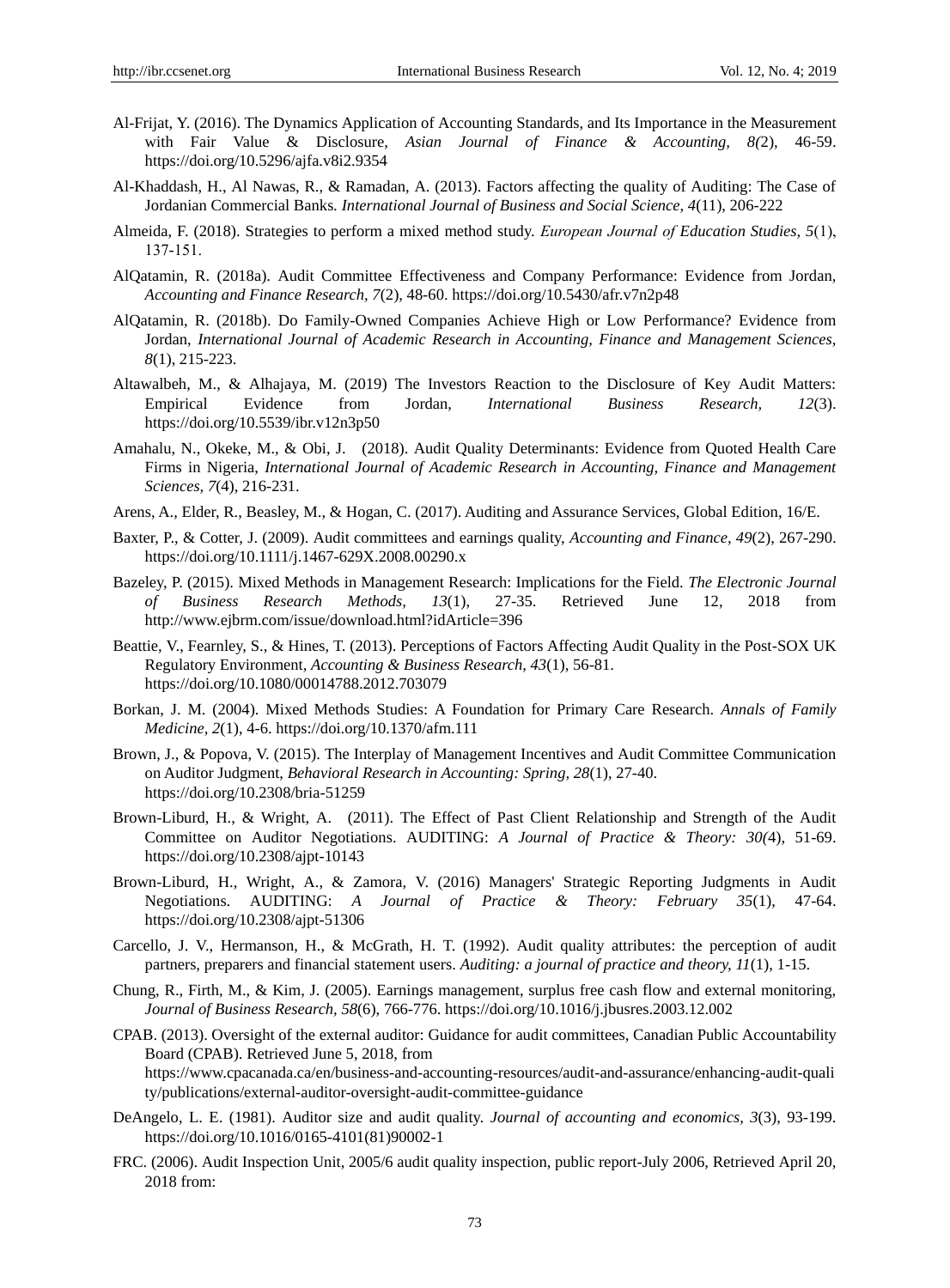[https://www.frc.org.uk/getattachment/d2a434ea-a531-4fe8-b3c1-0ae0c7ab3ec3/AIU-Public-Report-2005-6.](https://www.frc.org.uk/getattachment/d2a434ea-a531-4fe8-b3c1-0ae0c7ab3ec3/AIU-Public-Report-2005-6.pdf) [pdf](https://www.frc.org.uk/getattachment/d2a434ea-a531-4fe8-b3c1-0ae0c7ab3ec3/AIU-Public-Report-2005-6.pdf)

- Ghafrana, C., & O'Sullivan, N. (2017). The impact of audit committee expertise on audit quality: *Evidence from UK audit fees, The British Accounting Review, 49*(6), 578-593.<https://doi.org/10.1016/j.bar.2017.09.008>
- Goodwin, J. (2002). Auditor" conflict management styles: An exploratory study. *Abacus, 38*(3), 378-405. <https://doi.org/10.1111/1467-6281.00114>
- Goodwin-Stewart, J., & Kent, P. (2006). Relation Between External Audit Fees, Audit Committee Characteristics and Internal Audit". *Accounting & Finance, 46*(3), 387-404. https://doi.org/10.1111/j.1467-629X.2006.00174.x
- Hatfield, R. C., Jackson, S. B., & Vandervelde, S. D. (2011). The Effects of Prior Auditor Involvement and Client Pressure on Proposed Audit Adjustments. *Behavioral Research in Accounting 23*(2), 117-130. <https://doi.org/10.2308/bria-10064>
- ISA 260. (2016). Communication with those charged with governance, International Standards on Auditing ISA 260 issued by the IAASB of the IFAC, Retrieved January 17, 2018, from [https://www.ifac.org/publications-resources/international-standard-auditing-isa-260-revised-communication](https://www.ifac.org/publications-resources/international-standard-auditing-isa-260-revised-communication-those-charged-g) [-those-charged-g](https://www.ifac.org/publications-resources/international-standard-auditing-isa-260-revised-communication-those-charged-g)
- Greene, J. C., Caracelli, V. J., & Graham, W. F. (1989). Toward a conceptual framework for mixed-method evaluation designs. *Educational Evaluation and Policy Analysis, 11*, 255-274. https://doi.org/10.3102/01623737011003255
- Jick, T. D. (1979). Mixing qualitative and quantitative methods: Triangulation in action. *Administrative Science Quarterly, 24,* 602-611. https://doi.org/10.2307/2392366
- Knapp, M. (1985). Audit Conflict: An Empirical Study of the Perceived Ability of Auditors to Resist Management Pressure, *the Accounting Review, 60*(2), 202-211. Retrieved July 25, 2018 from: <http://www.jstor.org/stable/246786>
- Knapp, M. (1987). An Empirical Study of Audit Committee Support for Auditors Involved in Technical Disputes with Client Management, *The Accounting Review, 62*(3), 578-588, Retrieved July 25, 2018 from: https://www.jstor.org/stable/247578
- Knechel, W. R., Krishnan, G. V., Pevzner, M., Shefchik, L. B., & Velury, U. K. (2013). Audit Quality: Insights from the Academic Literature, Auditing: *A Journal of Practice & Theory, 32*(1). https://doi.org/10.2308/ajpt-50350
- Malina, M., Norreklit, H., & Selto, F. (2011). Lessons learned advantages and disadvantages of mixed method research. *Qualitative Research in Accounting & Management, 8(*1), 59-71. <https://doi.org/10.1108/11766091111124702>
- Mason, R., Gunst, R., & Hess, J. (2003). Statistical Design and Analysis of Experiments with Applications to Engineering and Science, 2nd Edition, John Wiley & Sons.
- Miko, N., & Kamardin, H. (2015). Impact of Audit Committee and Audit Quality on Preventing Earnings Management in the Pre- and Post- Nigerian Corporate Governance Code 2011, *Procedia-Social and Behavioral Sciences, 172(*2015), 651-657. https://doi.org/10.1016/j.sbspro.2015.01.415
- Montenegro, T. M., & Brás, F. A. (2018). Review of the Concept and Measures of Audit Quality in Three Decades of Research. *International Journal of Accounting, Auditing and Performance Evaluation, 14*(2/3), 183-253. https://doi.org/10.1504/IJAAPE.2018.091063
- Ng, T. B., & Tan, H. (2003). Effects of authoritative guidance availability and audit committee effectiveness on auditors" judgements in an auditor-client negotiation context. *The Accounting Review, 78*(3), 801818. <https://doi.org/10.2308/bria-51259>
- Obaidat, A. (2007). Auditors compliance with international standards on auditing (ISAs): *Evidence form Jordan, Journal of Social Sciences, 3*(4), 185-189. https://doi.org/10.3844/jssp.2007.185.189
- Park, B. (2018). Audit Committees and Managerial Influence on Audit Quality: "Voluntary" versus "Mandatory" Approach to Corporate Governance. *Australian Accounting Review, 0(*0), 1-15. https://doi.org/10.1111/auar.12263
- Piot, C., & Janin, R. (2007). External Auditors, Audit Committees and Earnings Management in France,